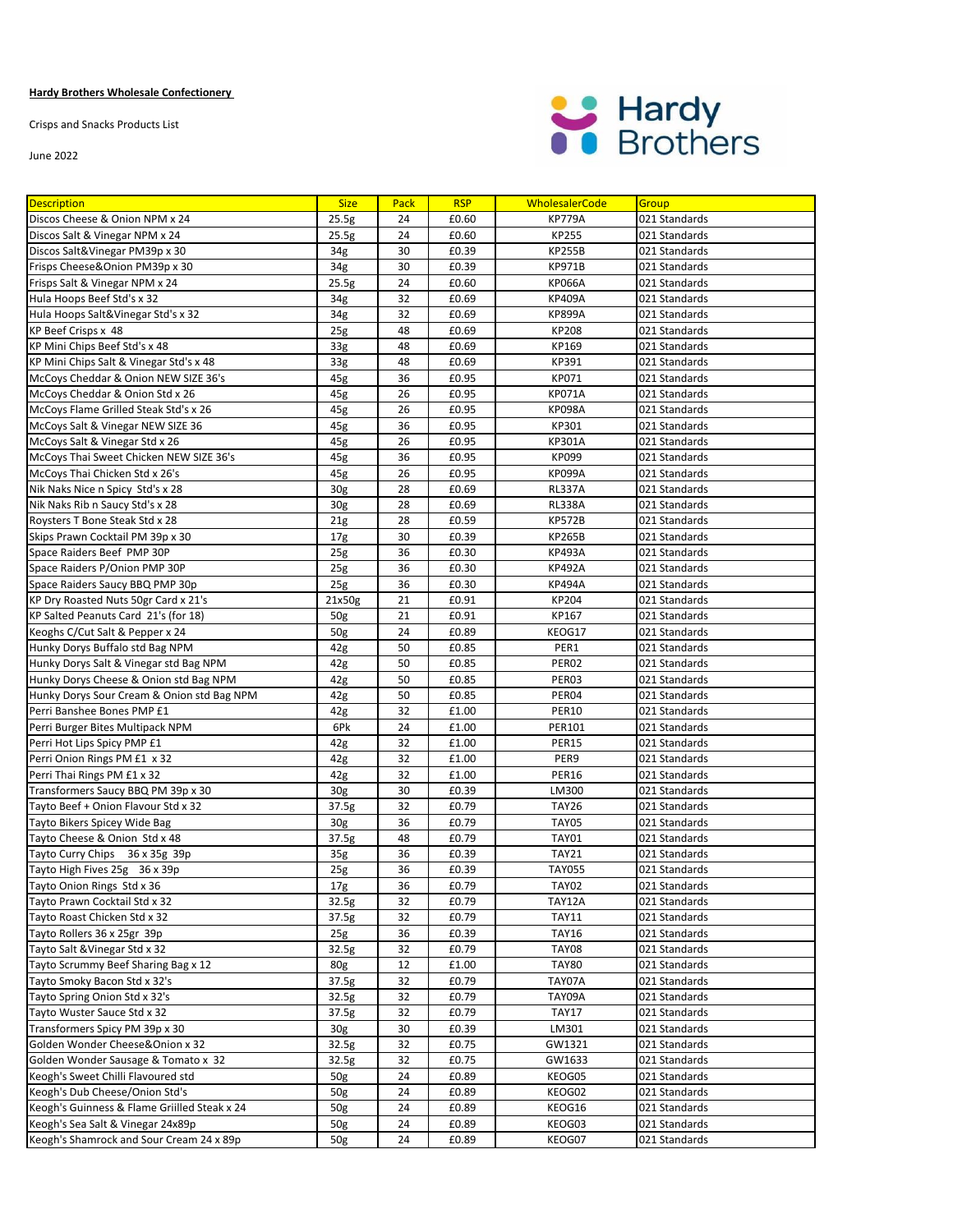| Keoghs C/Cut Flame Grilled 24 x 50gr 89p   | 50g              | 24 | £0.89 | KEOG09           | 021 Standards  |
|--------------------------------------------|------------------|----|-------|------------------|----------------|
| Keoghs C/Cut Sour Cream x 24               | 50 <sub>g</sub>  | 24 | £0.89 | KEOG10           | 021 Standards  |
| Golden Wonder Smoky Bacon x 32             | 32.5g            | 32 | £0.75 | GW1621           | 021 Standards  |
| Bacon Fries Card 24 x 24g x 67p            | 24 <sub>g</sub>  | 24 | £0.67 | TU401            | 021 Standards  |
| Cheetos Twisted Hot std Bag PMP 39p        | 30G              | 30 | £0.39 | W12368           | 021 Standards  |
| Doritos Chilli Heatwave std Bag            | 40g              | 32 | £0.69 | W49343A          | 021 Standards  |
| Doritos Cool Original std Bag              | 40g              | 32 | £0.69 | W58001A          | 021 Standards  |
| Doritos Tangy Cheese std Bag               | 40 <sub>g</sub>  | 32 | £0.69 | W57702A          | 021 Standards  |
| Monster Munch Pickled Onion std Bag NPM    | 40 <sub>g</sub>  | 30 | £0.91 | <b>TU220</b>     | 021 Standards  |
| Monster Munch Flamin Hot std Bag           | 40g              | 30 | £0.91 | <b>TU225</b>     | 021 Standards  |
| Monster Munch Roast Beef std Bag NPM       | 40g              | 30 | £0.91 | W92554           | 021 Standards  |
| Quavers Cheese std Bag NPM                 | 20.5g            | 32 | £0.69 | <b>TU233A</b>    | 021 Standards  |
| Scampie Fries Card 27g 24 x 67p            | 27 <sub>g</sub>  | 24 | £0.67 | <b>TU404</b>     | 021 Standards  |
| Snack A Jack Sweet Chilli Std x 24         | 23 <sub>g</sub>  | 24 | £0.75 | W62109           | 021 Standards  |
| Snack A Jack Salt & Vinegar Std x 24       | 23g              | 24 | £0.75 | W93263           | 021 Standards  |
| Walkers Cheese & Onion Std                 | 32.5g            | 32 | £0.69 | W31173           | 021 Standards  |
| Walkers Pickled Onion Std                  | 32.5g            | 32 | £0.69 | W25196           | 021 Standards  |
| Walkers Prawn Cocktail Std                 | 32.5g            | 32 | £0.69 | W12370           | 021 Standards  |
| Walkers Ready Salted Std X 32's            | 32.5g            | 32 | £0.69 | W31171           | 021 Standards  |
| Walkers Roast Chicken Std                  | 32.5g            | 32 | £0.69 | W97008           | 021 Standards  |
| Walkers Salt & Vinegar Std x 32's          | 32.5g            | 32 | £0.69 | W12369           | 021 Standards  |
| Walkers Smoky Bacon std Bag NPM            | 32.5g            | 32 | £0.69 | W12366           | 021 Standards  |
| Wotsits Cheese std Bag x 32                |                  | 32 | £0.69 |                  |                |
|                                            | 22.5g            |    |       | GW4020A          | 021 Standards  |
| Nobbys Nuts Chilli Card x 20's             | 40g              | 20 | £0.90 | W25195           | 021 Standards  |
| Nobbys Nuts Dry Roasted Card x 24s         | 50g              | 24 | £0.90 | W25198           | 021 Standards  |
| Discos Assorted MultI 6pk x 28             | 6pk              | 28 | £1.25 | KP496            | 022 Multipacks |
| Frisps Assorted Multi Pack's x 24          | 6pk              | 24 | £1.25 | <b>KP485A</b>    | 022 Multipacks |
| Roysters T-bone Multi 5pk                  | 5pk              | 28 | £1.00 | KP486            | 022 Multipacks |
| Skips Prawn Cocktail 6pack x 20            | 6pk              | 20 | £1.25 | KP267            | 022 Multipacks |
| Space Raiders Beef 6pk                     | 6pk              | 18 | £1.00 | KP489            | 022 Multipacks |
| Space Raiders Pickled Onion 6pk            | 6pk              | 18 | £1.00 | KP490            | 022 Multipacks |
| Perri Onion Rings Multipack NPM            | 6Pk              | 24 | £1.00 | PER102           | 022 Multipacks |
| Hunky Dory's Assorted Multipack NPM        | 6pk              | 16 | £1.50 | PER36            | 022 Multipacks |
| Meanies Pickled Onion Multipack PMP        | 6x17g            | 14 | £1.00 | <b>SN09</b>      | 022 Multipacks |
| Tayto Assorted Multi 12pk x 10             | 12pk             | 10 | £2.75 | <b>TAY001A</b>   | 022 Multipacks |
| Tayto Bikers Spicy 5pk x 18                | 5pk              | 18 | £1.29 | <b>TAY31</b>     | 022 Multipacks |
| Tayto Cheese & Onion Multi 12pk x 10       | 12pk             | 10 | £2.75 | <b>TAY005A</b>   | 022 Multipacks |
| Tayto Cheese & Onion Multi 5pk             | 5pk              | 18 | £1.29 | TAY39            | 022 Multipacks |
| Tayto Spring Onion Multi 5pk               | 5pk              | 18 | £1.29 | <b>TAY55</b>     | 022 Multipacks |
| Tayto Prawn Cocktail Multi 5pk             | 5pk              | 18 | £1.29 | <b>TAY56</b>     | 022 Multipacks |
| Tayto High Fives Bacon Multipack NPM       | 5pk              | 18 | £1.29 | <b>TAY32</b>     | 022 Multipacks |
| Tayto Meaty Multi 12pack x 10              | 12pk             | 10 | £2.75 | <b>TAY006A</b>   | 022 Multipacks |
| Tayto Onion Rings Multi 5pk                | 5pk              | 18 | £1.29 | <b>TAY002</b>    | 022 Multipacks |
| Tayto Rollers Multi 8pk x 12               | 8pk              | 12 | £1.29 | <b>TAY68</b>     | 022 Multipacks |
| Tayto Smoky Bacon Multi 5pk                | 5pk              | 18 | £1.29 | <b>TAY42</b>     | 022 Multipacks |
| Tayto Snack Attack 8pk x 12                | 8pk              | 12 | £1.29 | <b>TAY30</b>     | 022 Multipacks |
| Tayto Spirals Salt & Vinegar Multi 5pk     | 5pk              | 18 | £1.29 | <b>TAY59</b>     | 022 Multipacks |
| G/W Ringos Salt&Vinegar 6pk x 12           | 6pk              | 12 | £1.00 | <b>TAY13</b>     | 022 Multipacks |
| Golden Wonder Cheese & Onion 5pk x 18      |                  | 18 |       | GW100            | 022 Multipacks |
| Golden Wonder S&Vinger Multipack(5's) x 18 | 5pk              |    | £1.00 |                  |                |
|                                            | 5pk              | 18 | £1.00 | GW101            | 022 Multipacks |
| Golden Wonder Variety Multipack(5's) x 18  | 5pk              | 18 | £1.00 | GW102            | 022 Multipacks |
| Butterkist Simply Salted Popcorn PMP £1    | 50g              | 12 | £1.00 | T415             | 023 Popcorn    |
| Butterkist Popcorn 6pk Toffee x 12         | 6pk              | 12 | £1.25 | T831B            | 023 Popcorn    |
| Butterkist Sweet & Salted Popcorn PMP £1   | 70g              | 12 | £1.00 | T416             | 023 Popcorn    |
| Butterkist Sweet Cinema Popcorn PMP £1     | 70g              | 12 | £1.00 | T414             | 023 Popcorn    |
| Butterkist Crunchy Toffee Popcorn PMP £1   | 78g              | 12 | £1.00 | T413             | 023 Popcorn    |
| Tayto Sweet & Salty Popcorn PMP x 10       | 100 <sub>g</sub> | 10 | £1.19 | TAY25            | 023 Popcorn    |
| Tayto Cinema Sweet Popcorn PMP x 10        | 100 <sub>g</sub> | 10 | £1.19 | <b>TAY64</b>     | 023 Popcorn    |
| Pringles BBQ 165g PMP 2.49 x 6             | 165g             | 6  | £2.49 | <b>PRI030</b>    | 024 Pringles   |
| Pringles Prawn Cocktail 165g PMP 2.49 x 6  | 165g             | 6  | £2.49 | PRI031           | 024 Pringles   |
| Pringles Barbque Small NPM                 | 40g              | 12 | £0.89 | ALG5             | 024 Pringles   |
| Pringles Barbeque PM £1 x 12               | 70g              | 12 | £1.00 | PRI013           | 024 Pringles   |
| Pringles Original 165g PMP 2.49 x 6        | 165 <sub>g</sub> | 6  | £2.49 | <b>PRI027</b>    | 024 Pringles   |
| Pringles Salt & Vinegar 165g PMP 2.49 x 6  | 165g             | 6  | £2.49 | <b>PRI029</b>    | 024 Pringles   |
| Pringles Original Small NPM                | 40g              | 12 | £0.89 | ALG <sub>2</sub> | 024 Pringles   |
| Pringles Original PM £1 x 12               | 70g              | 12 | £1.00 | PRI011           | 024 Pringles   |
| Pringles Hot & Spicy PM £1 x 12            | 70g              | 12 | £1.00 | <b>PRI015</b>    | 024 Pringles   |
|                                            |                  |    |       |                  |                |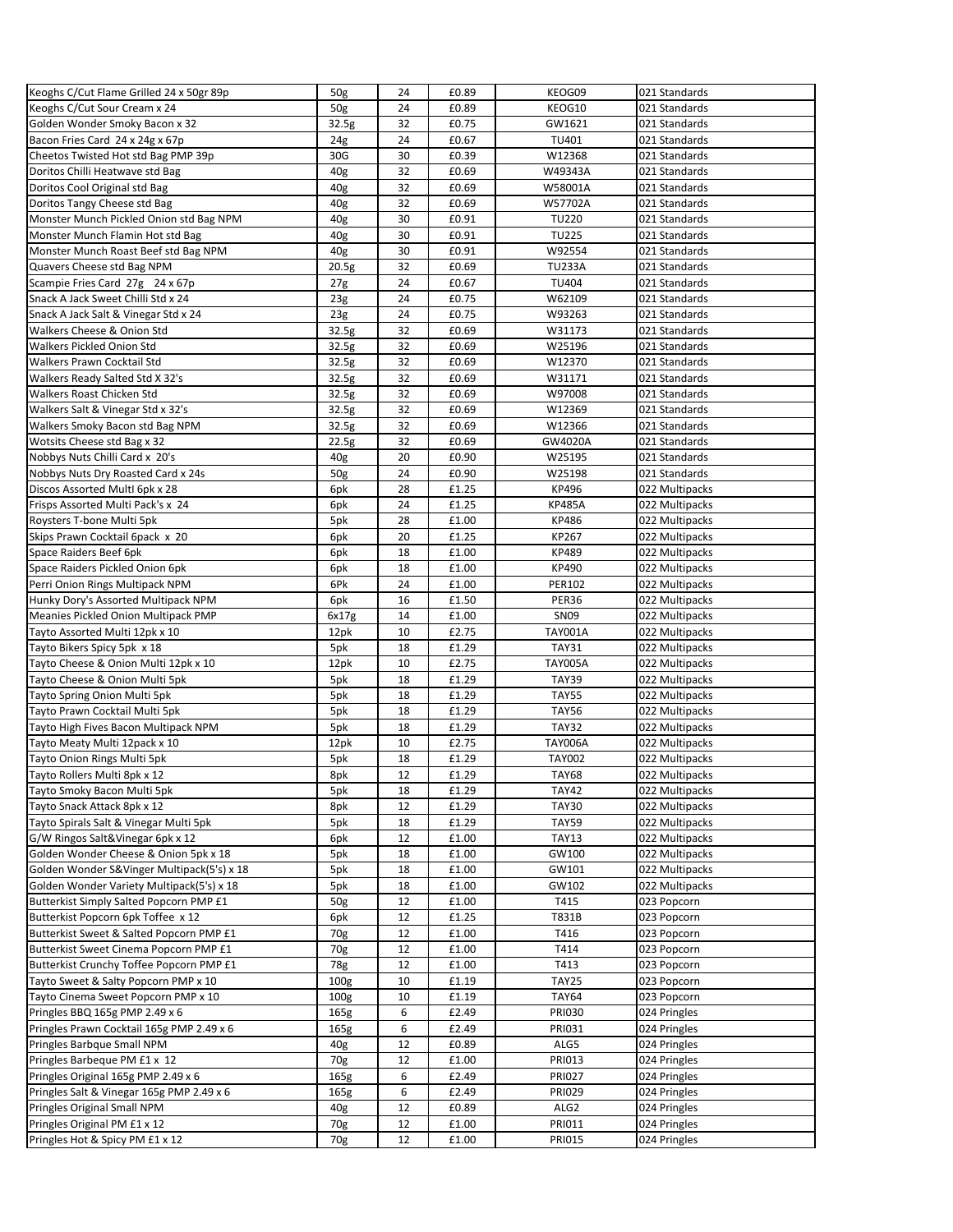| Pringles Sour Cream 165g PMP 2.49 x 6          | 165g             | 6  | £2.49 | <b>PRI028</b> | 024 Pringles     |
|------------------------------------------------|------------------|----|-------|---------------|------------------|
| Pringles Salt & Vinegar Small NPM              | 40 <sub>g</sub>  | 12 | £0.89 | ALG3          | 024 Pringles     |
| Pringles Sour Cream Small NPM                  | 40g              | 12 | £0.89 | ALG1          | 024 Pringles     |
| Pringles Sour Cream PM £1 x 12                 | 70g              | 12 | £1.00 | <b>PRI012</b> | 024 Pringles     |
| Pringles Salt & Vinegar PM £1 x 12             | 70g              | 12 | £1.00 | PRI014        | 024 Pringles     |
| KP Honey Roasted Nuts PM £1 x 16's             | 65g              | 16 | £1.00 | KP176         | 059 Sharing Bags |
| KP Original Salted Peanuts PM £1 x 16's        | 65g              | 16 | £1.00 | KP173         | 059 Sharing Bags |
| KP Dry Roasted Nuts PM £1 x 16's               | 65g              | 16 | £1.00 | KP174         | 059 Sharing Bags |
| KP Salt & Vinegar Nuts PM £1 x 16's            | 65g              | 16 | £1.00 | KP175         | 059 Sharing Bags |
| Discos Cheese & Onion Share Bag PMP £1         | 70g              | 16 | £1.00 | KP703         | 059 Sharing Bags |
| Discos Salt & Vinegar Share Bag PMP £1         | 70g              | 16 | £1.00 | <b>KP702A</b> | 059 Sharing Bags |
| Hula Hoops BBQ PM £1 x 20                      | 70g              | 20 | £1.00 | KP101         | 059 Sharing Bags |
| Hula Hoops Original £1 PMP 1x 16               | 70g              | 16 | £1.00 | KP103A        | 059 Sharing Bags |
| Hula Hoops Original Salted PM £1 x 20          | 70g              | 20 | £1.00 | KP103         | 059 Sharing Bags |
| Hula Hoops Salt & Vinegar £1 PMP x 20 ** NEW** | 70g              | 20 | £1.00 | KP117         | 059 Sharing Bags |
| McCoys Cheddar & Onion £1 PM x 20              | 65g              | 20 | £1.00 | KP097         | 059 Sharing Bags |
| McCoys Mexican Chilli £1 PM x 20               | 65g              | 20 | £1.00 | KP107         | 059 Sharing Bags |
|                                                | 65g              | 20 | £1.00 | KP104         |                  |
| McCoys Salt & Vinegar £1 PM x 20               |                  | 20 | £1.00 | KP302         | 059 Sharing Bags |
| McCoys Sizzling King Prawn PM £1 x 20          | 65g              |    |       |               | 059 Sharing Bags |
| McCoys Flame Grilled Steak £1 PM x 20          | 65g              | 20 | £1.00 | KP094         | 059 Sharing Bags |
| McCoys Thai Chicken £1 PM x 20                 | 65g              | 20 | £1.00 | KP198         | 059 Sharing Bags |
| Nik Naks Nice n Spicy PM £1 x 20               | 75gg             | 20 | £1.00 | KP105A        | 059 Sharing Bags |
| Nik Naks Rib n Saucy PM £1 x 20                | 75g              | 20 | £1.00 | KP106A        | 059 Sharing Bags |
| Roysters T-Bone Steak PM £1 x 20               | 60g              | 20 | £1.00 | <b>KP573A</b> | 059 Sharing Bags |
| Skips Prawn Cocktail PM £1 x 16                | 45g              | 16 | £1.00 | KP130         | 059 Sharing Bags |
| Space Raiders P/Onion £1 PMP x 16              | 70g              | 16 | £1.00 | <b>KP129A</b> | 059 Sharing Bags |
| Space Raiders Beef PM £1 x 20                  | 70g              | 20 | £1.00 | KP128         | 059 Sharing Bags |
| Space Raiders Pickled Onion PM £1 x 20         | 70g              | 20 | £1.00 | KP129         | 059 Sharing Bags |
| Hunky Dorys C/Onion Sharing Bag NPM            | 135g             | 12 | £1.50 | <b>PER30</b>  | 059 Sharing Bags |
| Hunky Dorys S/Vinegar Sharing Bag NPM          | 135g             | 12 | £1.50 | <b>PER31</b>  | 059 Sharing Bags |
| Hunky Dorys Buffalo Sharing Bag NPM            | 135g             | 12 | £1.50 | <b>PER32</b>  | 059 Sharing Bags |
| Hunky Dorys Sour Cream Sharing Bag NPM         | 135g             | 12 | £1.50 | PER33         | 059 Sharing Bags |
| Mega Meanies Share Bag x 12                    | 120g             | 12 | £1.30 | PER09         | 059 Sharing Bags |
| Rancheros Bacon Share Bag x 12                 | 120g             | 12 | £1.30 | <b>PER012</b> | 059 Sharing Bags |
| Tayto Bikers Spicy Flavour Share PM £1         | 60g              | 16 | £1.00 | <b>TAY41A</b> | 059 Sharing Bags |
| Tayto Cheese&Onion Share Bag PM £1             | 65g              | 16 | £1.00 | TAY00A        | 059 Sharing Bags |
| Tayto Onion Rings Share Bag PM £1              | 40 <sub>g</sub>  | 16 | £1.00 | TAY33A        | 059 Sharing Bags |
| Tayto Pickled Onion Share Bag PM £1            | 65g              | 16 | £1.00 | TAY46A        | 059 Sharing Bags |
| Tayto Rollers Share PM £1                      | 55g              | 16 | £1.00 | TAY48A        | 059 Sharing Bags |
| Tayto Saucers BBQ Share Bag PM £1              | 90g              | 16 | £1.00 | <b>TAY47</b>  | 059 Sharing Bags |
| Tayto Spirals Salt&Vinegar Share Bag           | 55g              | 16 | £1.00 | TAY22A        | 059 Sharing Bags |
| Tayto Spring Onion Share Bag PM £1             | 65g              | 16 | £1.00 | TAY47A        | 059 Sharing Bags |
| Tayto Turkey Ham & Stuffing Share Bag          | 80g              | 12 | £1.00 | <b>TAY54</b>  | 059 Sharing Bags |
| Tayto Wuster Sauce Share Bag PM £1             | 65g              | 16 | £1.00 | TAY44A        | 059 Sharing Bags |
| Transform a Snack SPICY Share PM £1 x 15       | 80g              | 15 | £1.00 | <b>TAY72</b>  | 059 Sharing Bags |
| Transform a Snack BBQ Share PM £1 x 15         | 80g              | 15 | £1.00 | <b>TAY73</b>  | 059 Sharing Bags |
| Doritos Tangy Cheese 150g Share Bag            | 150g             | 12 | £1.25 | W57002        | 059 Sharing Bags |
| Doritos Chilli Sharing Bag PMP £1              | 70g              | 15 | £1.00 | W57703A       | 059 Sharing Bags |
| Doritos Cool Original Share Bag PMP £1         | 70g              | 15 | £1.00 | W49954A       | 059 Sharing Bags |
| Doritos Tangy Cheese Share Bag PMP £1          | 70g              | 15 | £1.00 | W38246A       | 059 Sharing Bags |
| French Fries Cheese (+20%Free) PMP £1 x 15     | 54g              | 15 | £1.00 | W231          | 059 Sharing Bags |
| Monster Munch Pickled Onion PMP £1             | 72g              | 15 | £1.00 | W235          | 059 Sharing Bags |
| Monster Munch Roast Beef PMP £1 x 15           | 72g              | 15 | £1.00 | W236          | 059 Sharing Bags |
| Monster Munch Flamin Hot PMP £1                | 72g              | 15 | £1.00 | W237          | 059 Sharing Bags |
| Quavers Cheese PMP £1 x 15                     | 54g              | 15 | £1.00 | W230          | 059 Sharing Bags |
| Quavers Prawn Cocktail PMP £1 x 15             | 45g              | 15 | £1.00 | W229          | 059 Sharing Bags |
| Quavers Salt & Vinegar PMP £1 x 15             | 45g              | 15 | £1.00 | W228          | 059 Sharing Bags |
| Sensations Roast Chicken Share Bag PMP £1      | 65g              | 15 | £1.00 | W82266A       | 059 Sharing Bags |
| Sensations Thai Chilli Share Bag PMP £1        | 65g              | 15 | £1.00 | W82265A       | 059 Sharing Bags |
| Squares Salt & Vinegar (+20% Free) PMP £1 x 15 | 72g              | 15 | £1.00 | W238          | 059 Sharing Bags |
| Walkers Cheese and Onion PMP £1 x 15           | 65g              | 15 | £1.00 | W62048        | 059 Sharing Bags |
| Cheetos Twisted Hot PMP £1 x 15                | 65g              | 15 | £1.00 | W38247A       | 059 Sharing Bags |
| Walkers Ready Salted PMP £1 x 15               | 65g              | 15 | £1.00 | W250          | 059 Sharing Bags |
| Walkers Salt & Vinegar Share PM £1             | 65g              | 15 | £1.00 | W62043        | 059 Sharing Bags |
| M/Munch P/O GIANTS March 22                    | 130 <sub>g</sub> | 8  | £1.00 | W82253        |                  |
| Wotsits Cheese PMP £1 x 15                     |                  | 15 | £1.00 | W232          | 059 Sharing Bags |
|                                                | 60g              |    |       |               | 059 Sharing Bags |
| Wotsits Flamin Hot PMP x 15                    | 60g              | 15 | £1.00 | W233          | 059 Sharing Bags |